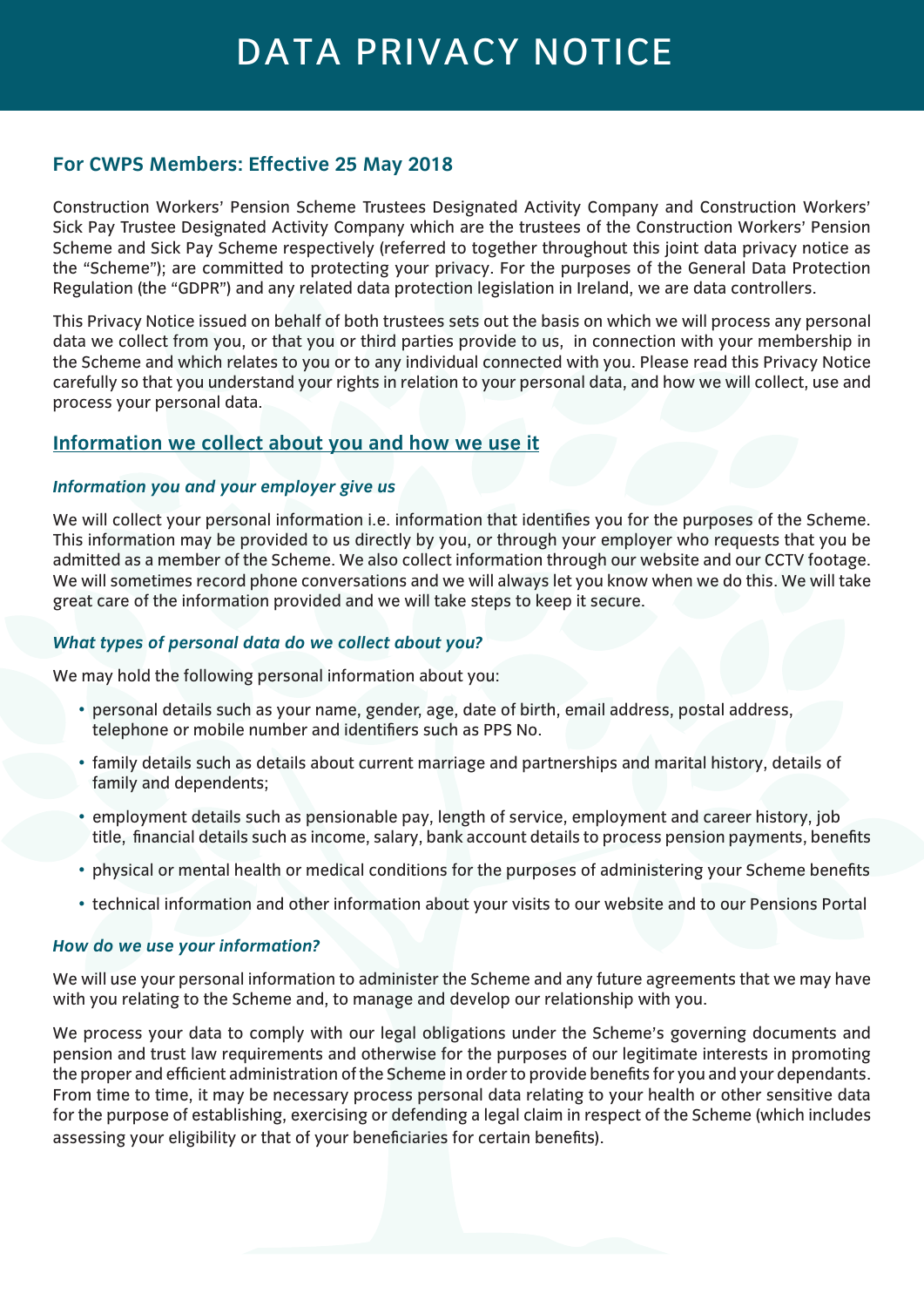### *Who we share your personal data with?*

For the purposes of administering the Scheme we may provide relevant personal information to:

- the Administrator of the Scheme, CPAS
- your employer
- other companies within our Administrator's group
- cloud and other data storage providers
- IT service providers
- external printing and office support providers
- payment providers
- insurance companies
- legal and other professional advisers
- actuarial, administration and consultancy service providers,
- the Pensions Authority and the Financial Services and Pensions Ombudsman
- Revenue Commissioners

We may also disclose personal information if required to do so by law and believe that such action is necessary to conform with the law.

If we provide your personal information to the above-mentioned third parties, we will take all reasonable precautions regarding the practices utilised by them in protecting your personal information. Those third parties will be required to: (i) keep your information safe and secure; and (ii) handle your information on our behalf and in accordance with our instructions.

#### *Where do we store your personal data?*

The information that we collect from you will be transferred to, and stored at/processed in the EEA. We will take all steps reasonably necessary to ensure that your personal data is treated securely and in accordance with this Privacy Notice.

We will only transfer your information outside of the EEA where we have adequate measures in place to provide appropriate safeguards such as the Privacy Shield (where recipients comply with the US Department of Commerce's EU-US Privacy Shield) or use of contracts approved by the European Commission.

#### *How long will we keep your personal data?*

Pension and sick pay benefits are paid over a long period and your right to benefits payable under the Scheme is based on information that may date back many years. We may decide to delete some of the data held in relation to you and generally operate to a retention period of life of Scheme plus 7 years. However, your personal information may be held for longer where: (i) it is required by law or a court order; (ii) it is needed to defend or pursue legal claims; (iii) we consider it is necessary to ensure the Scheme pays the correct benefits; and (iv) to deal with any queries relating to your benefits as they may arise after that time.

#### *Your rights*

You have certain rights in relation to the personal information we hold about you, which we detail below. Some of these only apply in certain circumstances as set out below. Please note that we will require you to verify your identity before we respond to any of your requests. We must respond to a request by you to exercise those rights without undue delay and at least within one month (although this may be extended by a further two months in certain circumstances).